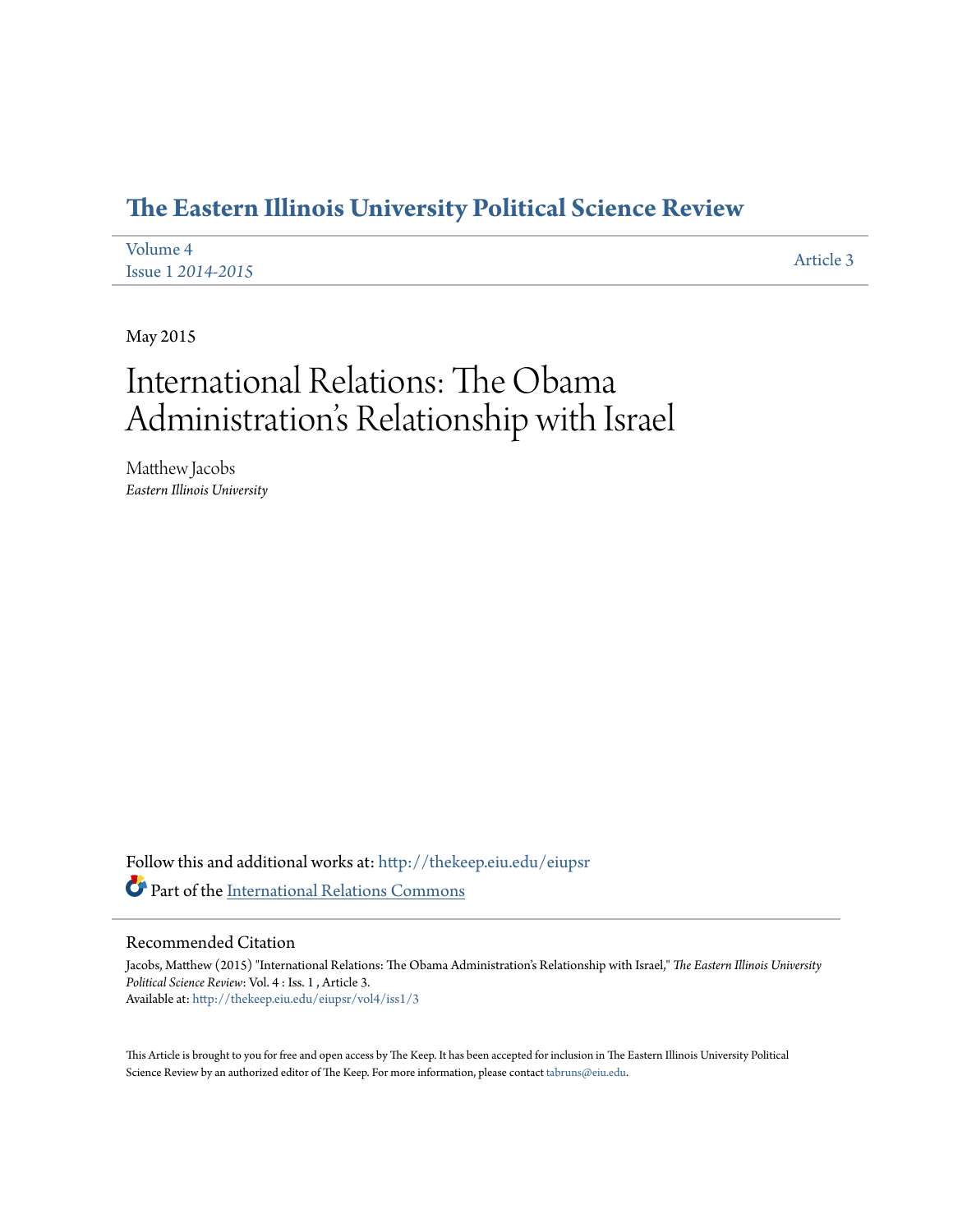1

# **International Relations: The Obama Administration's Relationship with Israel Matthew Jacobs**

The politics of international relations have always been complex. Yet despite this, such relations are essential to the way the modern world operates. International trade, military action, and political electability are all dependent on a nation's international status. The area is so significant, that no U.S. presidential candidate could possibly get elected without taking various stances on the matter. Israel is one of America's greatest and most reliable allies. It is one of the only allies we have in the Middle East. One of the most important issues concerning presidential campaigns in the United States is a candidate's stance on Israel. Furthermore, throughout one's presidential term, it is important that U.S.-Israel relations be handled extremely well.

U.S. Presidents have all handled relations with Israel differently and with various approaches. As the current President, Barrack Obama has had his own dealings with U.S.-Israeli relations and has received many remarks about the way he handles such an important aspect of International relations. As mentioned previously, The U.S.'s relationship with Israel is crucial to politics in the Middle East. Yet, its relationship is also essential for domestic U.S. politics as well. International relations is a major concern for the citizens of the United States. People want to be sure that the international relation tactics their government is using actually work. Understanding the success or failure of the strategies implemented in our connections with states like Israel is crucial to the understanding of what works in International Relations and what doesn't.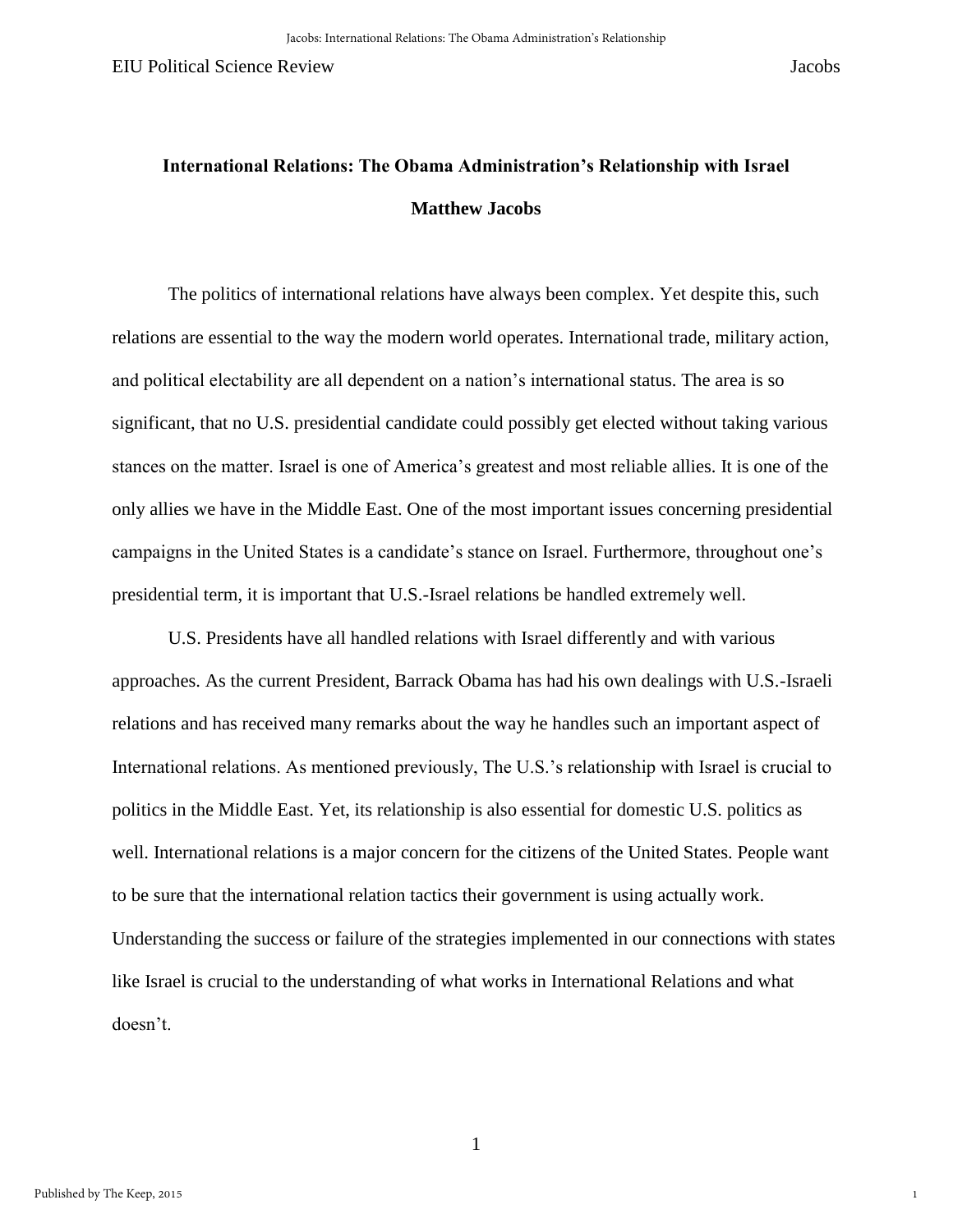It can obviously be said that success is very difficult to determine. Political success is based on perception, and is therefore subject to interpretation. However, what can be determined is the reasoning behind certain political actions as well as their effects. Through research, questions regarding success or failure, concerning the Obama administration, can be answered. Additionally, it could definitely be argued that something is successful if it works. If there is no evidence to suggest that U.S.-Israeli relations have come to a complete impasse, then it should not be seen as a failure. If U.S.-Israel relations have not been heavily damaged or fallen to the point beyond reasonable cooperation, then said relations should be labeled as successful.

Also, the effect such methods may have on the Arab community and the way they see the United States will be examined. Such research must also look into the effect such methods might have on U.S. citizens concerning future foreign policy. Thus, we must look at the President's use of media, diplomacy, and foreign policy methods that effect the relationship between Israel and the United States.

 In order to determine such things, qualitative research methods shall be employed. By analyzing information and data that has already been gathered, the impacts that President Obama's methods have had can be determined. By looking at the words he has expressed, the actions he's taken, and the way such things have been viewed, a conclusion can be established. Such conclusions can help future administrations determine which methods to employ in order to bring a desired result.

#### **Literature Review**

Many scholars have conducted several studies on the Obama administration in relation to Israel. One of the first thinks to look at are Obama's positions on Israel before he was elected. In 2009 an article was printed in the *Journal of Palestine Studies,* "Barack Obama and the Arab-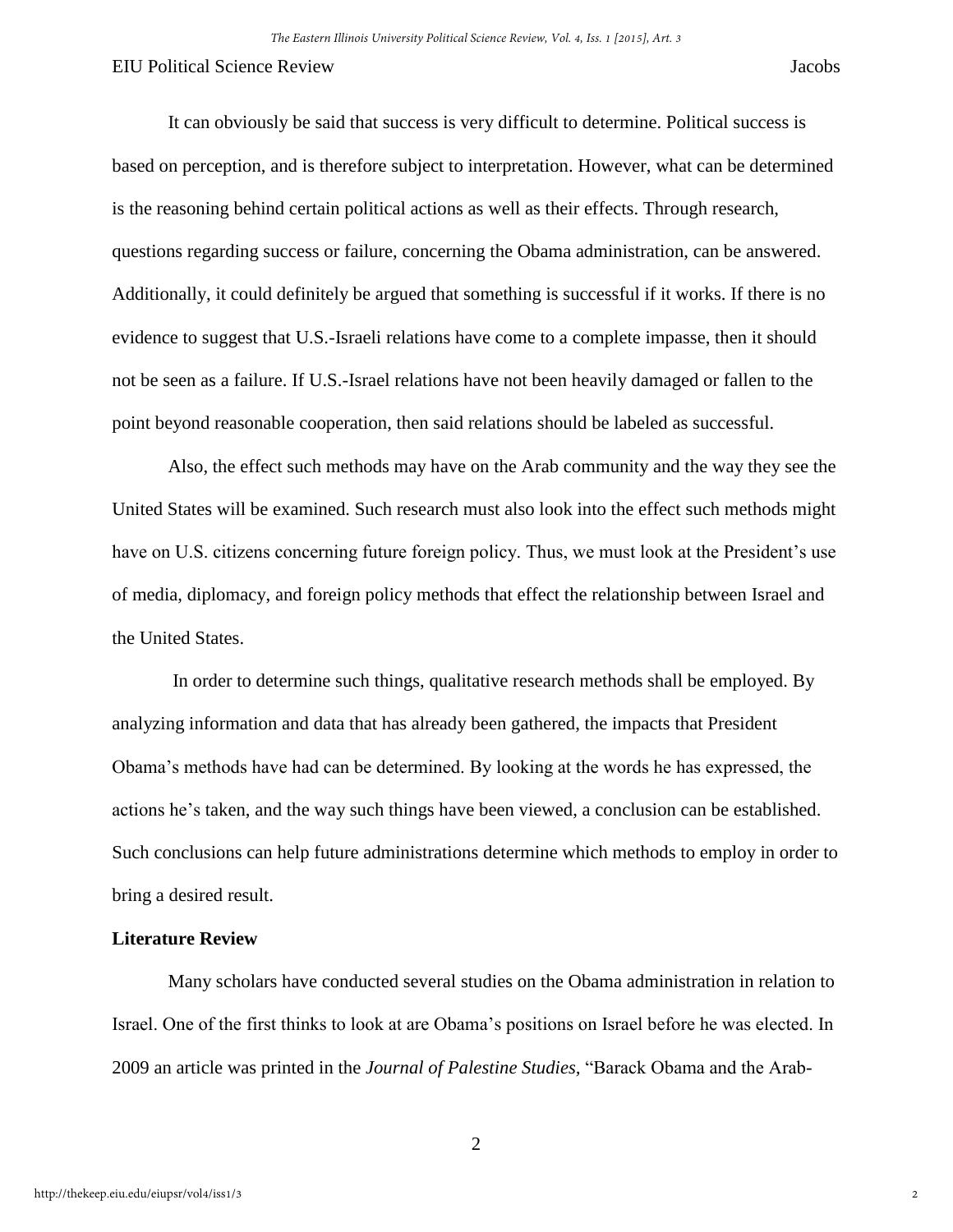3

Israeli Conflict"*,* that contained a collection of various positions held by Obama concerning Israel. During his 2008 election campaign, Obama's position on Israel reflected a strong pro-Israel approach. It is argued that these strong and specific comments on his plans for Israel gave Obama a strong advantage, since his opponent, John McCain, didn't provide such details. In his early speeches, Obama would reference the importance of maintaining a good relationship with Israel. This gives us an idea of the initial approach the Obama administration had before taking office. This, in turn, establishes a base line to work with.

Using this information has made it easier to examine how and if the vocal positions of the Obama administration have changed over time. In comparison, however, it doesn't seem that has been much change concerning what is being said. In 2013 President Obama held a press conference in Israel expressing positions similar to those expressed in 2009. In 2009 Obama supported Israel's right to defend itself and expressed a desire to limit terrorist organizations like Hezbollah.

In addition to mere vocal positions, the Obama administration has taken several actions concerning the state of Israel and its neighbors. One the most famous actions of the Obama administration was the passing of the "United States–Israel Strategic Partnership Act of 2013". The Act makes Israel a major strategic partner of the United States and authorizes the President to carry out US-Israel cooperative activities. It also urges the President to provide assistance for the enhancement of Israeli rocket defense systems as well as enhance the U.S.' ability to add to foreign-based defense stockpiles and other Department of Defense supplies to Israel.

Though the United States–Israel Strategic Partnership Act officially authorized the U.S. to support Israel on a military basis, it is most certainly not the first time the Obama administration had done this. A New York Times article verifies the 2008 and 2009 approval by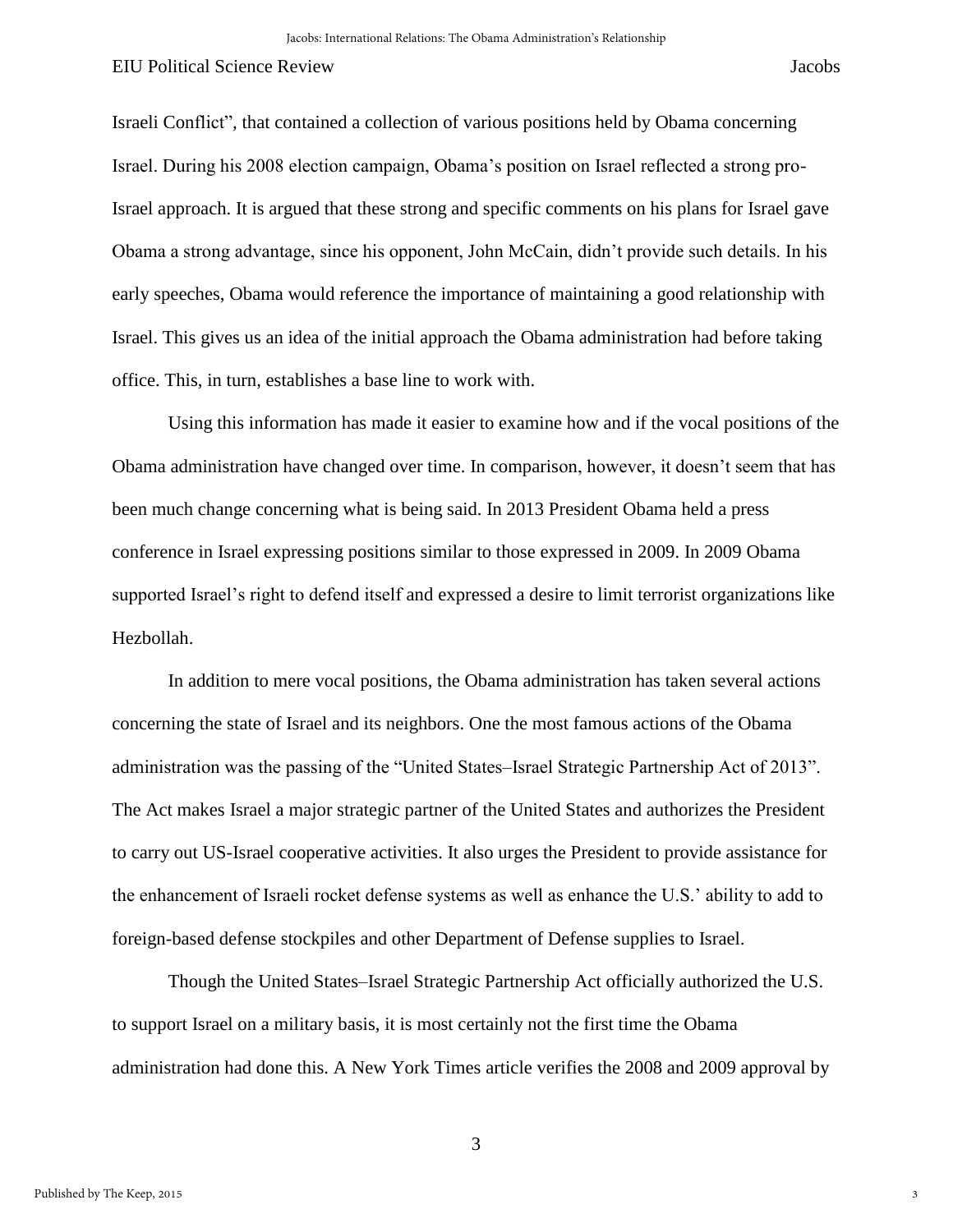congress from the Obama administration, to provide Israel with "bunker-busting bombs". Such weapons were intended to be used against terrorists. However, the author (Thom Shanker 2011) also notes the caution taken by congress in approving such weapons due to reports from the pentagon as well as the effects such efforts would have on Jewish voters.

In addition, the Obama administration has been responsible for a multitude of foreign aid given to Israel. According to a government factsheet provided by the Office of the Press Secretary, President Obama has provided Israel with over three billion in foreign aid.

Other famous actions include those taken by the U.S. during the 2011 Arab Spring. The Article by Efraim Inbar entitled *Israel's National Security amidst Unrest in the Arab World*  provides us with details concerning the U.S. involvement in the Arab spring and how such actions affected the Middle East. Inbar argues that the Obama administrations actions made the U.S. look "weak and confused".(62). By taking different responses to different situations, as well as the decline of involvement in Iraq and Afghanistan, the Obama administration left many Middle Easterners "puzzled" (Inbar 62).

Lastly, it is important to look at the interpretation the media has had on the political dealings of the Obama administration. The articles by Peter Beinart, *FRENEMIES*, *Why Obama Will Ignore Israel,* and *Obama in Zion,* all give excellent insight into the interpretation of U.S. Israeli relations by the media. In addition, the article *FRENEMIES* gives us a greater understanding of the relationship between President Obama and Prime Minister Netanyahu. The relationship between the leadership of two countries often alludes to the relationship between the two countries as a whole.

Reactions from Israeli news stations also bring great insight in regards to how the media reacts to different actions. An article in the *Jerusalem Post* by Arutz Sheva show the Israeli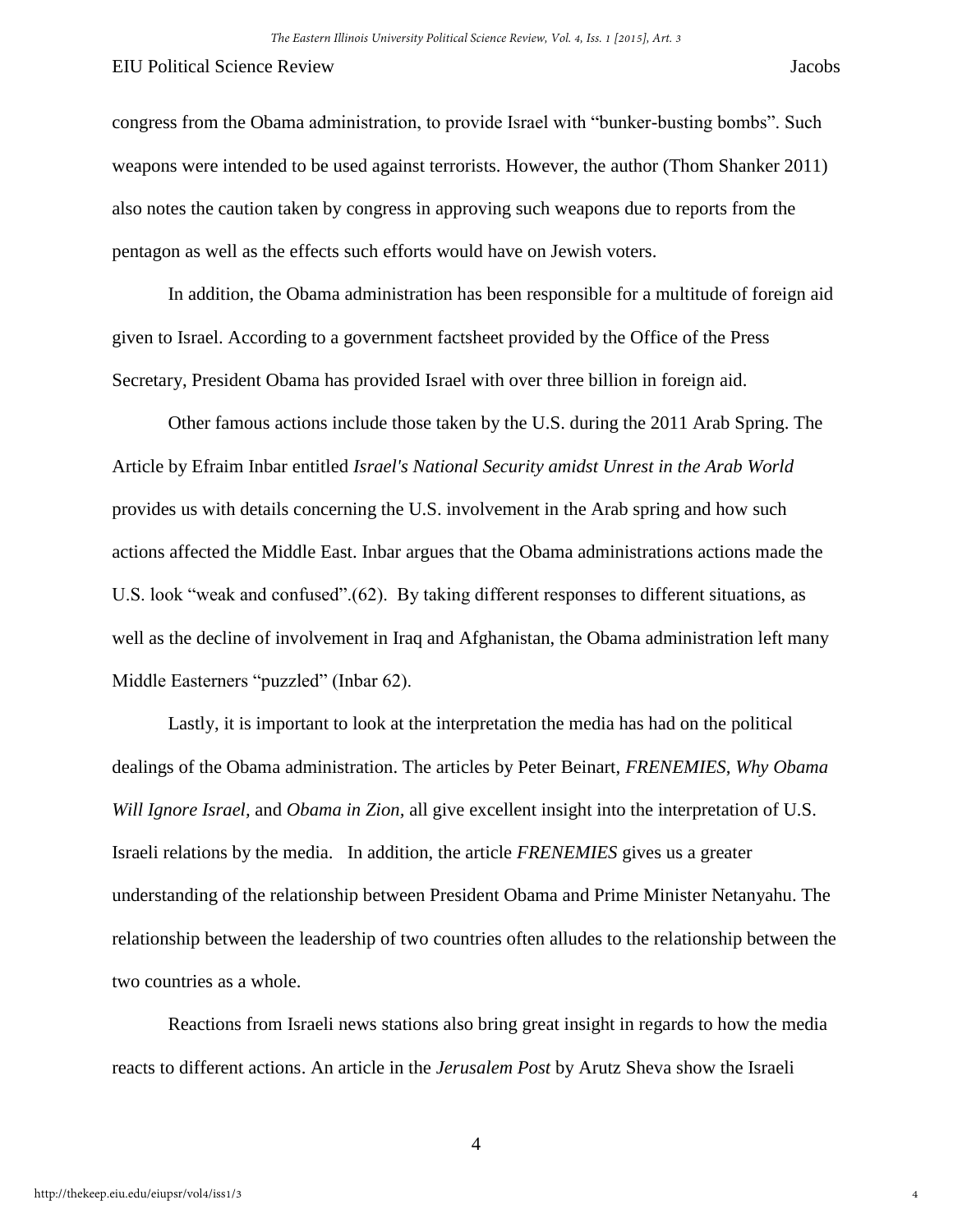reaction concerning President Obama's recommendation to Prime Minister Netanyahu to sign a cease fire agreement with Hamas. Having been the most recent conflict of Israel's, reactions to this are the most relevant. Details on the Israeli reaction to the Obama administrations tactics during a time of crisis can help us come to a better understanding of political relations concerning Israel.

#### **Methodology**

For the most part, the above mentioned information is what we have before us. As mentioned previously, the method used for conducting this study will be qualitative. By using the information available, this study will attempt to establish a particular conclusion concerning the topic before us. In using this method, analysis shall be conducted on the various documents concerning U.S.-Israel relations. Content and Document analysis allow us to take the conclusions and data at hand and create either a new or pre-existing conclusion based upon the combined information. By understanding the information that others have found, we can determine what such data is really telling us.

Qualitative methods allow us to go beyond the purely numerical data of quantitative research. Quantitative data gives us numbers and percentages. Though such data tells us some exact information, it doesn't allow us to think outside of the box when it comes to determining a conclusion. A particular data set can tell us what happened, but not necessarily why it happened or what such numbers really mean Using qualitative methods allow us to view data in a more complex and elaborate way. At times, it can be quite difficult to obtain the pure and accurate data required of quantitative methods. Ensuring such accuracy, even with the highest of resources, can prove to be most difficult. Additionally, quantitative methods often require the adherence of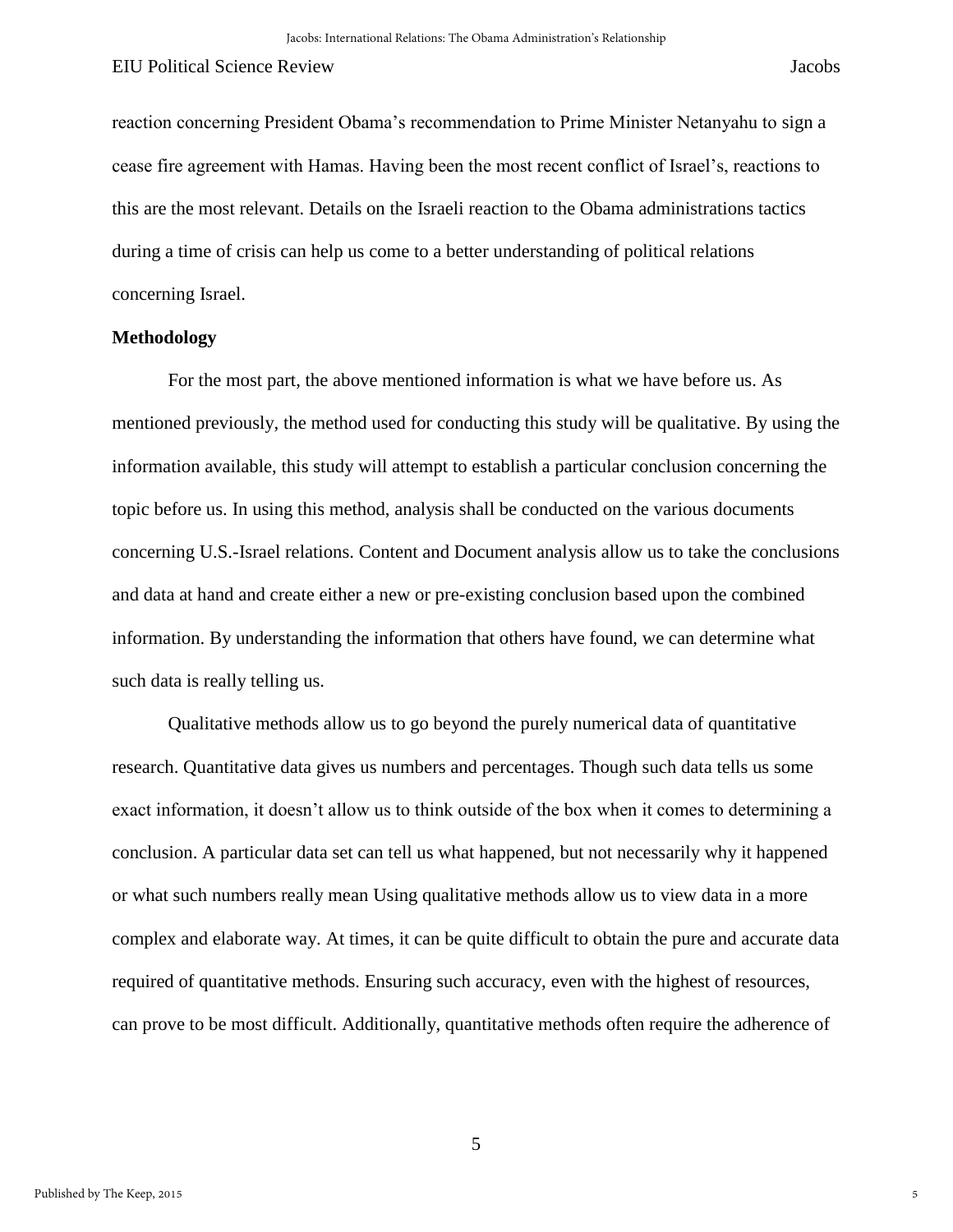strict ethical standards. Such standards often limit the amount and type of quantitative studies that can be conducted. Qualitative methods allow for a much freer and less convoluted approach.

 Politics particularly is not mere numbers. Politics is action and reaction; cause and effect. In this particular case, the cause and effect relationship between the U.S. and Israel provides us with an example of how an aspect of politics works. International relations is one of the key aspects of American politics. In regards to this political area, it can be quite difficult to determine whether or not certain actions can be deemed as a success or a failure. For the most part success or failure is dependent upon the desired consequences of said initiators. In regards to the particular party the study is focused on, the Obama administration, such objectives are clear.

#### **Analysis**

 First we must remember that U.S.-Israeli relations don't just involve Israel and the United States. Any dealings with the Israelis have the potential to affect everyone in the Middle East. When the Obama administration came into power, it had to deal with all the previous problems left by the Bush administration. One of most compelling issues to deal with was the continued war in Iraq and Afghanistan. One of Obama's biggest campaign promises was an end to the war in Iraq and the removal of troops from the region. Such a promise may seem as though it has nothing to do with Israeli relations, but such promises and actions made by President Obama have had a serious effect on the way he deals with issues in the Middle East. Having just ended a war, the American people had no desire to get involved with any new wars. It is a known fact that Israel, being the only Jewish state in the region, constantly faces opposition from its neighbors. The greatest of these oppositions consist of the terrorist group Hamas and the state of Iran. Both Hamas and Iran have been very vociferous concerning their dislike toward the state of Israel. As we can see by the events of the 2014 confrontation between Hamas and Israel, things

6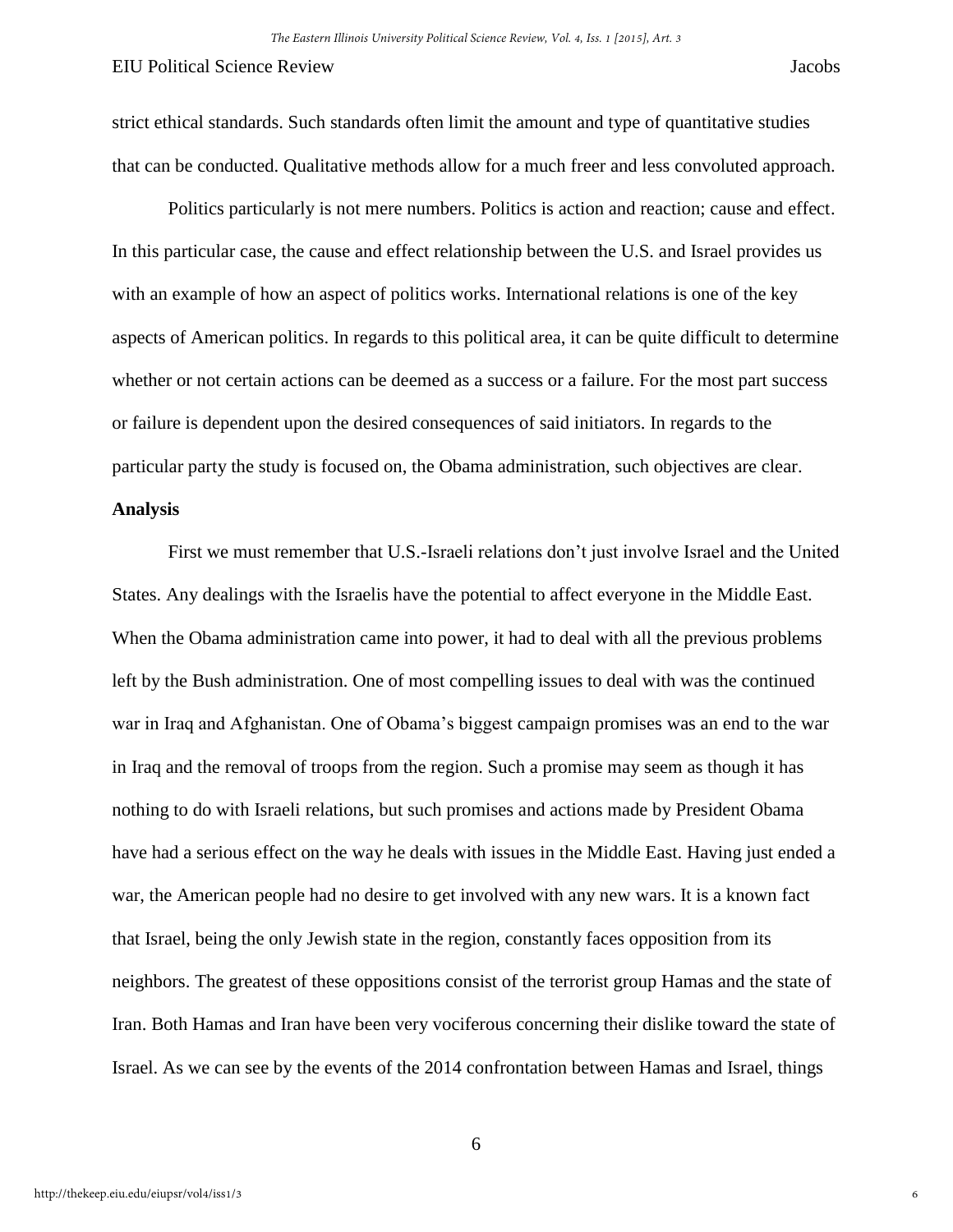Though many people would try to make it look like the Obama administration has been less supportive of Israel the multiple political actions say otherwise. It is true that the Obama administration has had some tensions with the Israeli government, involving certain comments and positions. However, such things are connected to the Obama administrations political agenda and don't majorly threaten the U.S.-Israeli allegiance.

The Obama administration is mainly trying to keep the United States from being forced to get involved in any long term confrontations or wars. When we analyze even the language Obama uses in his speeches, we can see such intentions. As I previously stated, there is little if any difference between Obama's speeches on Israel in 2008 and in 2013. He still agrees that Israel has the right to defend itself against aggressors. However, in his 2013 speech he also advocated for a peaceful two-state solution. Whenever, Israel gets into a confrontation, The U.S. becomes automatically involved. President Obama does not want such confrontations to escalate into the need of long term military involvement.

The desire to stay away from long term military campaigns can be seen in his reaction to the 2011 Arab Spring. Author of *Israel's National Security amidst Unrest in the Arab World,* Efraim Inbar, has provided excellent insight into this matter. The writer argues that such tactics by the U.S. made the country look "weak and confused" (Inbar 62). However, in spite of such things the United States has been able to stay out of any long term affairs. For the Obama administration, such tactics could be labeled as successful.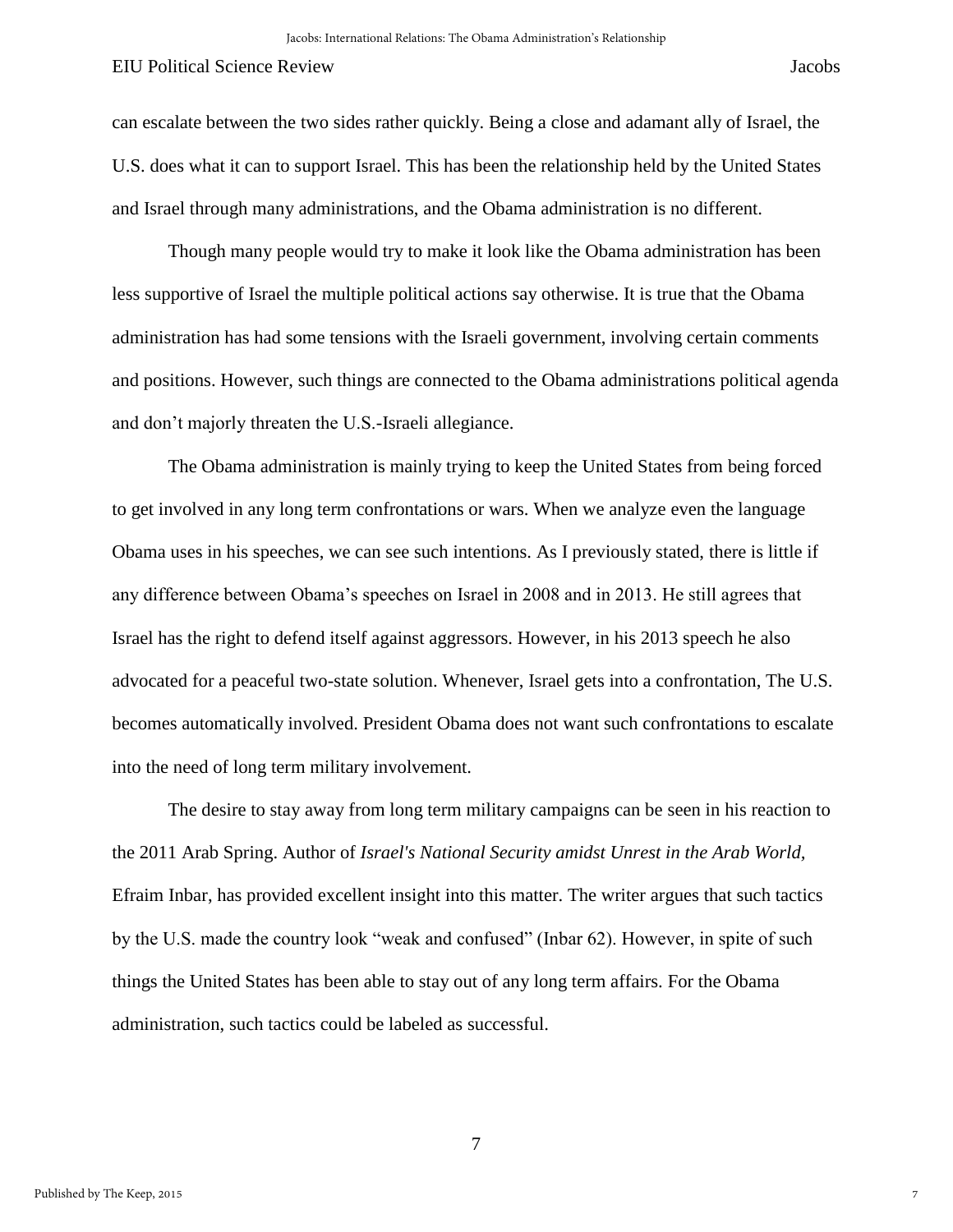8

Though some would argue such tactics a failure because they made the U.S. look weak, it could further be argued that the Obama administration's main focus is that of domestic approval. Domestically, U.S. citizens would react a lot worse to having been dragged into another war, then temporary international reputation issues. Also, I find Beinart's assertion to be incorrect. The U.S. reaction to the Arab Spring may have made the U.S. look weak to some, but it is extremely doubtful that the majority of the Arab population felt that way. It is clear that the United States is still heavily revered throughout the US. Though they may have given the appearance, to some, of inconsistency, they never appeared weak. In addition to the knowledge of constant drone attacks, the assassination of Osama bin Laden would have nulled any thoughts of the U.S. being weak.

In addition to success in the eyes of the U.S., the U.S.-Israeli relations as a whole must also be analyzed. As I mentioned earlier, International relations should be considered successful if they work. As long as Israel and the United States are able to have a cooperative relationship, such relational tactics should not be labeled as failures. In light of such definitions, U.S.-Israeli relations should be found to have been successful. Despite the two nations' difference in opinions, such opinions are irrelevant. Because the U.S. and Israel are both committed to the protection and firm defense of the state of Israel.

In Peter Beinart's article *Why Obama Will Ignore Israel,* Beinart points to several observations that could be interpreted as concerning. He mentions the Obama administrations silent reaction to Prime Minister Netanyahu's decision to build in East Jerusalem as a testament to that of an eroding relationship. However, as I mentioned earlier, the main desire of the Obama administration was to stay out of confrontation. If the Obama administration had taken a more formal position on the matter, there would have been tensions on all sides. In addition, such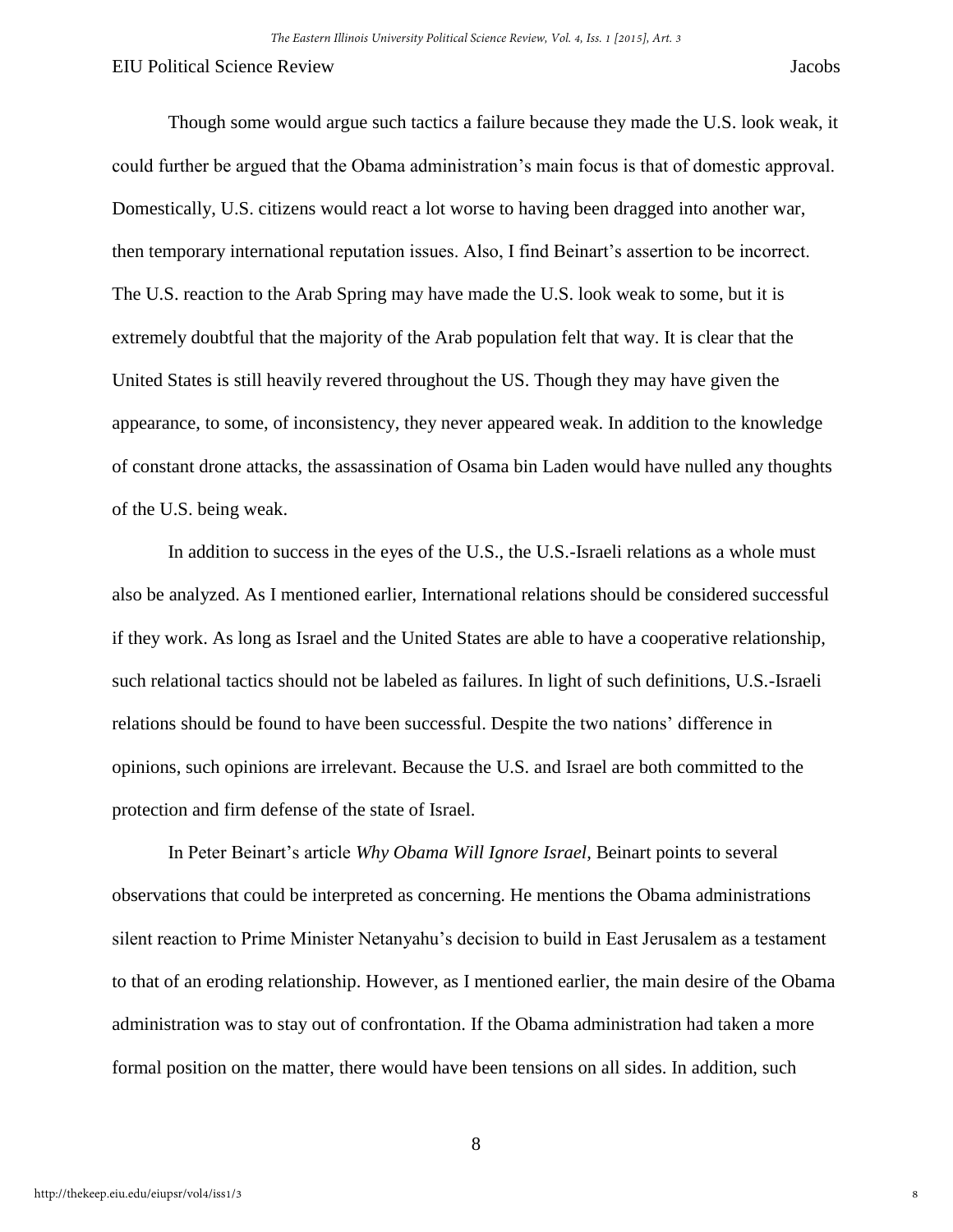Furthermore, it must be remembered that actions speak louder than words. Despite public responses, it is the actions of the administration that are most effective. It is important that we don't forget the Obama administrations supplying of weapons, foreign aid or its support of the United States–Israel Strategic Partnership Act. Actions, such as these, hold far greater significance than words.

In light of the previously mentioned issues concerning the Obama administration, the fact that such responses are currently irrelevant doesn't mean that the continuance of such responses, throughout future administration, will have no effect. The documents at hand that emphasize the issues regarding U.S. reactions, suggest a minor fluctuation in U.S.-Israeli relations at times. However, such political responses are not strong enough to destroy the bond that the U.S. and Israel have. On the other hand, if such fluctuations remain constant, the relationship between the two countries could change. A lot of small tensions over time can have the same effect as a large political disagreement.

In Beinart's article *FRENEMIES,* we can clearly see that President Obama and Prime Minister Netanyahu have not always seen eye to eye. Though such tensions were emphasized by Israeli news stations such as Arutz Sheva, such disagreements were not extremely damaging. As Beinart points out, the Obama administration was able to resolve this issues through political means. With groups like AIPAC (The American Israel Public Affairs Committee) aiding them, the Obama administration has been able to smooth things over with Prime Minister Netanyahu. Also, Beinart refers to information obtained by the Obama administration that indicated that a majority of Jewish voters approved of the administrations methods. This shows that in spite of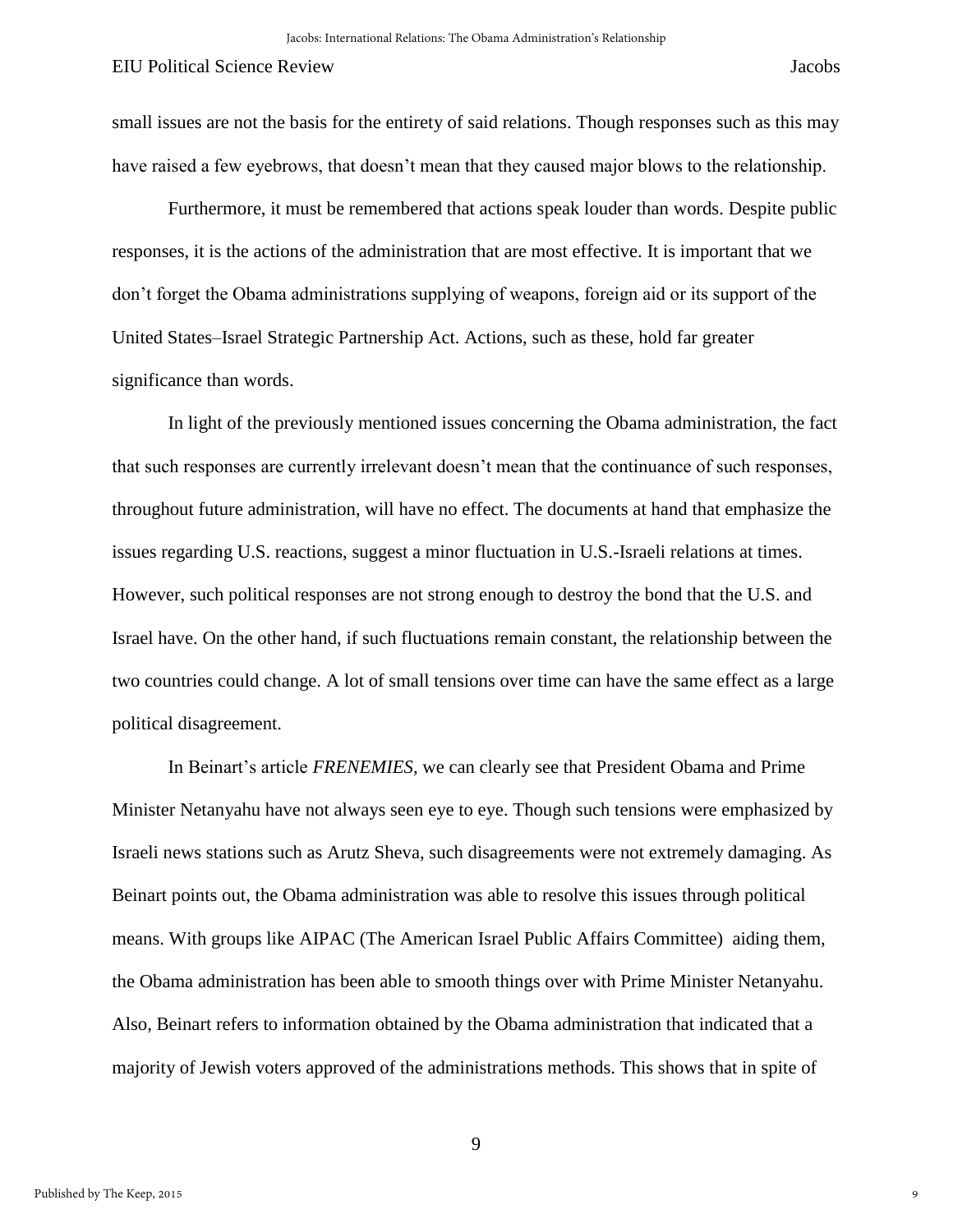minor hiccups, U.S.-Israel relations remain strong. However, if such disagreements and tensions were to persist, it would become a lot harder for relations to be repaired.

### **Conclusion**

In conclusion, the Obama administration was successful in its relational tactics toward Israel. Despite the desire from Israel to take a more active stance against Iran, President Obama was able to strategically remove such options and keep the United States from long term military obligation. Furthermore, the relationship between the United States and Israel is still strong and successful. Despite minor discrepancies, the relationship still works. The U.S. has keep its essential ally in the Middle East and Israel continues to receive financial and defensive aid.

 As mentioned above, the only problem that may come to U.S.-Israel relations would be through a major political disagreement or a continuation of minor incidents. Both of these are preventable. As the world shifts in times and administrations Israel must also be willing to give on some political stances. Simultaneously, the United States must continue to take a strong pro-Israel stand even during times of controversy. Such political strategies will ensure the United States and Israel stay on good terms.